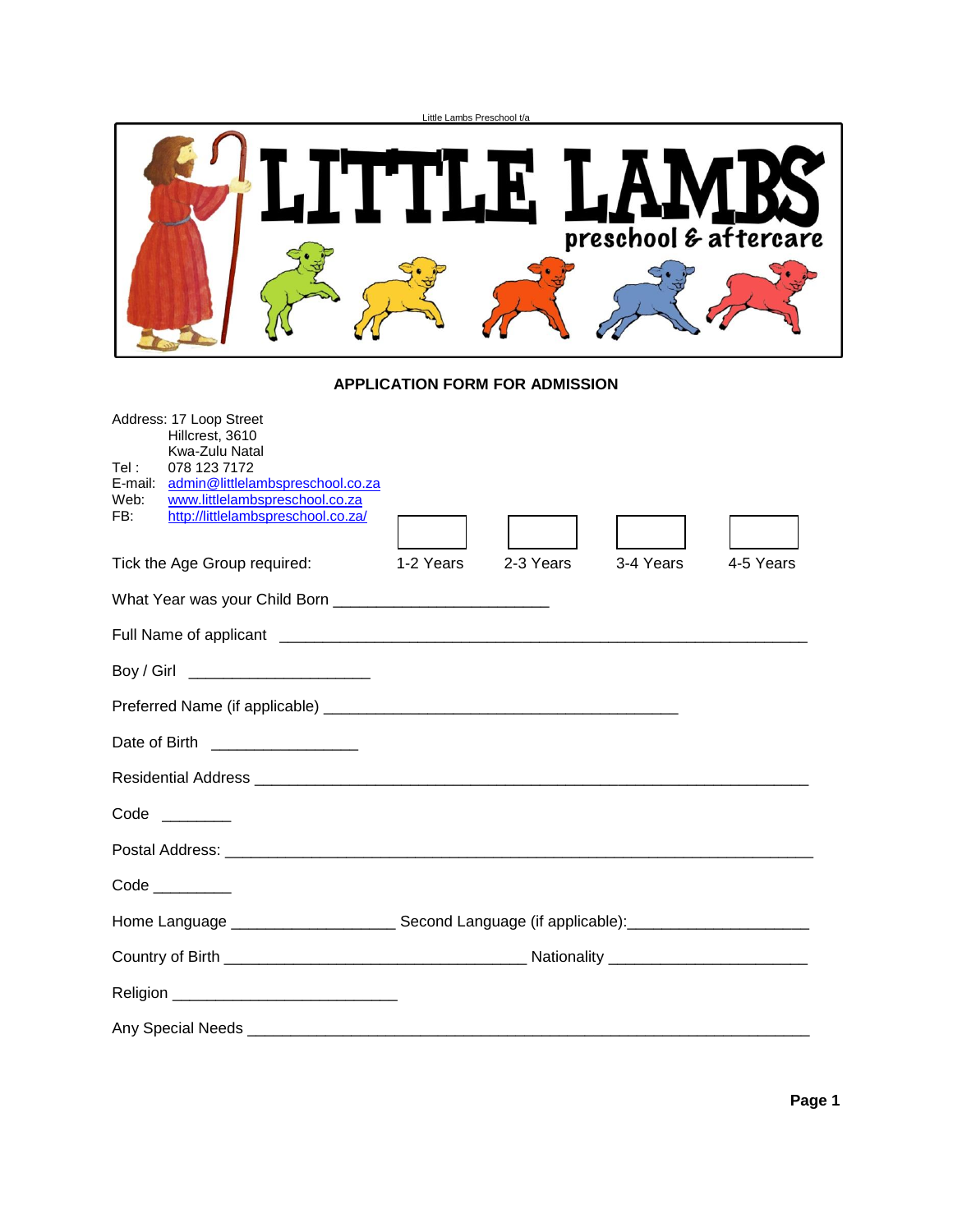| Code                                                                                                                                | Code                                                                                                                              |
|-------------------------------------------------------------------------------------------------------------------------------------|-----------------------------------------------------------------------------------------------------------------------------------|
| Email address                                                                                                                       | Email address                                                                                                                     |
| Home Tel                                                                                                                            | Home Tel<br><u> 1989 - Jan James James, martin de la populación de la propia de la propia de la propia de la propia de la pr</u>  |
| Cell                                                                                                                                | Cell<br><u> 1980 - Johann Barn, mars an t-Amerikaansk politiker (</u>                                                             |
| Work Tel                                                                                                                            | Work Tel                                                                                                                          |
| Occupation<br><u> 1980 - Jan James James Barnett, politik eta politik eta politik eta politik eta politik eta politik eta polit</u> | Occupation<br><u> 1980 - Jan Barbara, martin da basar da basar da basar da basar da basar da basar da basar da basar da basar</u> |
| Marital Status (Married/Widowed/Single/Divorced)                                                                                    |                                                                                                                                   |
| Name of Person Responsible for Account                                                                                              |                                                                                                                                   |
|                                                                                                                                     |                                                                                                                                   |
|                                                                                                                                     |                                                                                                                                   |
| (Please TICK which days)<br>Mon<br>Tues                                                                                             | Wed<br>Thurs Fri                                                                                                                  |
|                                                                                                                                     | Would you be interested in using our Aftercare Facility? (Yes/No) __________________________________                              |
|                                                                                                                                     |                                                                                                                                   |
| will be more affordable instead of using Casual Holiday Club rates.<br>There are approx. 50days holidays in a calendar year.        | Would you be interested in using our Holiday Club Facility. We suggest in taking this option as this                              |
|                                                                                                                                     |                                                                                                                                   |
| Has your child previously attended another daycare/preschool?                                                                       |                                                                                                                                   |
| If yes, please give us the following details - Name of School                                                                       |                                                                                                                                   |
|                                                                                                                                     | Tel                                                                                                                               |
| Reason for leaving                                                                                                                  | <u> 1999 - Jan James James James James James James James James James James James James James James James James J</u>              |
|                                                                                                                                     | Where did you hear about Little Lambs Preschool? ________________________________                                                 |
|                                                                                                                                     |                                                                                                                                   |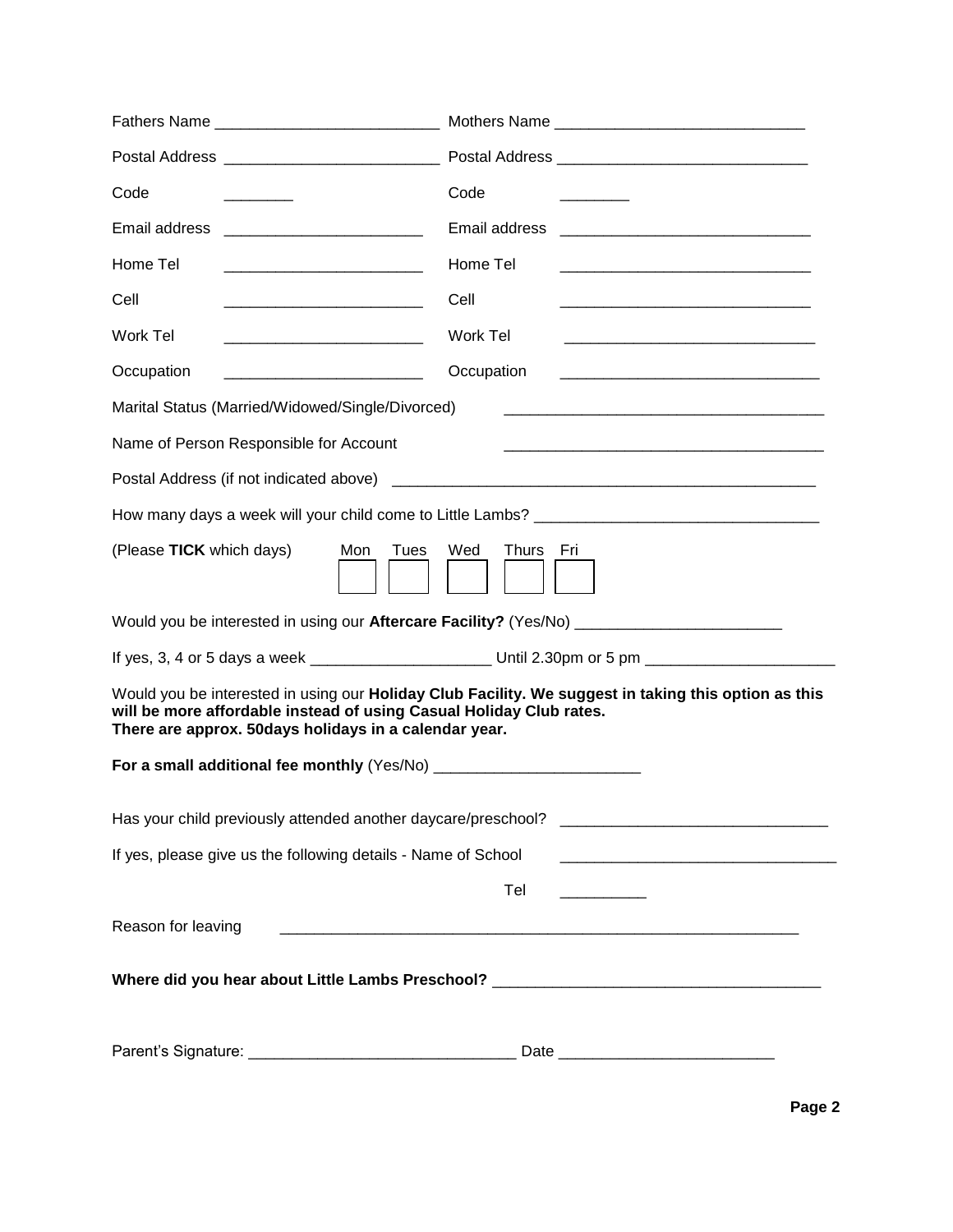**Section A – Medical Information**

| Allergies                                                                                                                                     |
|-----------------------------------------------------------------------------------------------------------------------------------------------|
| <b>Special Needs</b>                                                                                                                          |
|                                                                                                                                               |
| Family Doctor 1                                                                                                                               |
| Family Doctor 2<br>Tel No ______________________________                                                                                      |
| <b>Medical Aid</b><br><u> 1989 - Johann Barbara, margaret eta idazlea (h. 1989).</u>                                                          |
| <b>Medical Aid Number</b><br><u> 1989 - Johann Barn, mars an t-Amerikaansk politiker (</u>                                                    |
| Has your child received all the necessary immunisations?<br>Yes<br>No                                                                         |
| If not, please give details                                                                                                                   |
| Has your child suffered the following illnesses (Please indicate with a TICK)                                                                 |
| Asthma<br><b>Enteric Fever</b><br><b>Measles</b><br><b>Scarlet Fever</b>                                                                      |
|                                                                                                                                               |
| Mumps<br>Chicken pox<br>German Measles<br><b>Tickbite Fever</b>                                                                               |
| Polio<br><b>Diabetes</b><br>Hepatitis<br><b>Typhoid Fever</b>                                                                                 |
| Diphtheria<br>Malaria<br><b>Rheumatic Fever</b><br>whooping Cough                                                                             |
| Does the child suffer from any other illnesses or disability or has the child suffered from any other<br>illnesses or disability<br>Yes<br>No |
| If yes please give details                                                                                                                    |
| Is the child receiving medical treatment for any condition?<br>Yes<br>No                                                                      |
| If yes please give details _                                                                                                                  |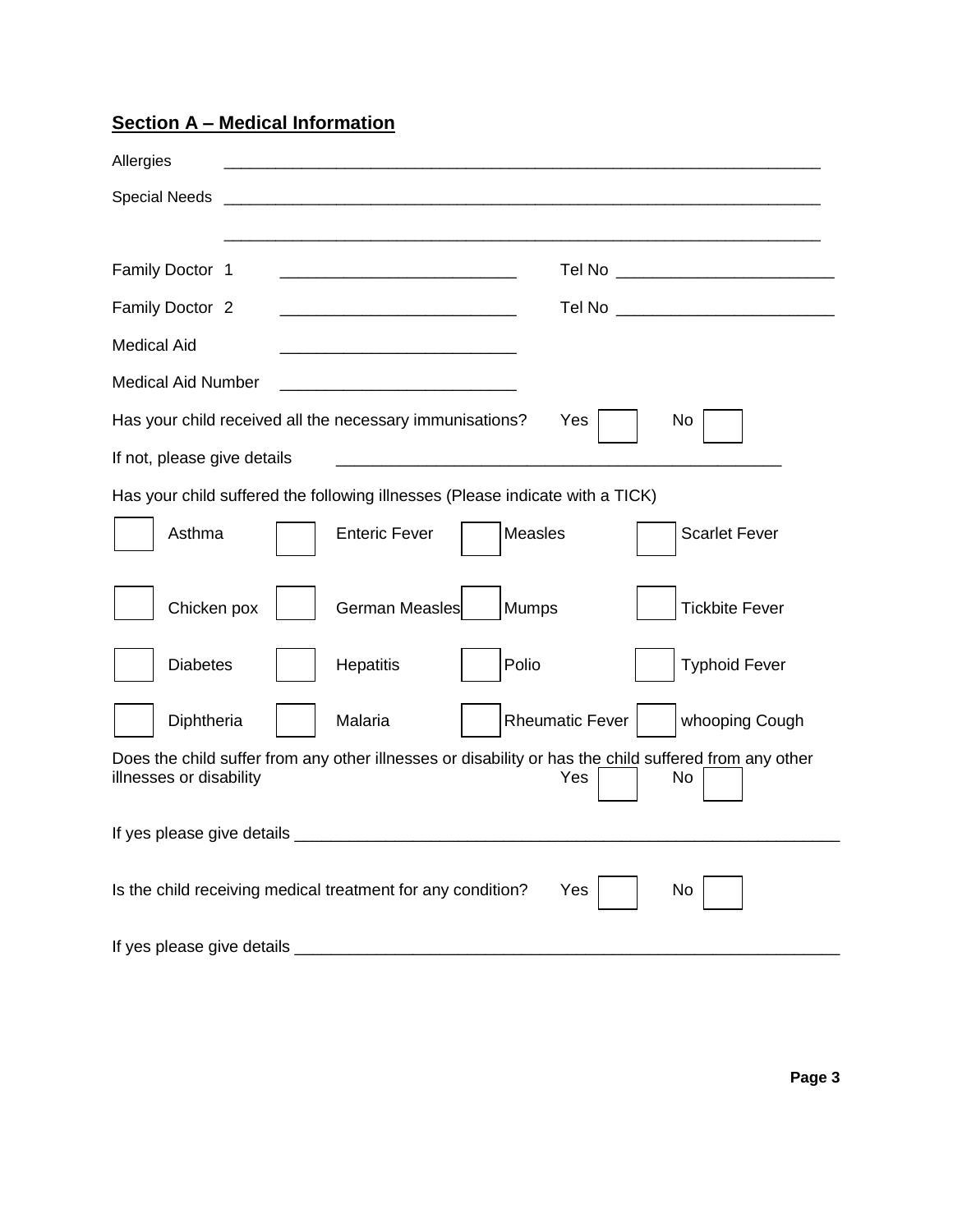| Has the child suffered from or been treated for any psychological or emotional upset? | No        |
|---------------------------------------------------------------------------------------|-----------|
| If yes please give details ________                                                   |           |
| Has the child had any operations?                                                     | No<br>Yes |
| If yes please give details _____                                                      |           |
| Specify any other relevant medical data                                               |           |

### **Consent**

NB: in a critical situation, please bear in mind that there may not be time to refer to your childs records. The school therefore reserves the right to utilize the quickest medical service available.

| / legal guardian of<br>heing the parent / |
|-------------------------------------------|
|                                           |

\_\_\_\_\_\_\_\_\_\_\_\_\_\_\_\_\_\_\_\_\_\_\_\_\_\_\_\_\_\_\_\_\_\_\_\_\_\_\_\_\_\_\_\_ hereby agrees that the appointed Little Lambs

Preschool, Aftercare & Holiday Club representative may carry out emergency treatment as may be necessary.

### **SIGNATURE OF PARENT / GUARDIAN** \_\_\_\_\_\_\_\_\_\_\_\_\_\_\_\_\_\_\_\_\_\_\_\_\_\_\_\_\_\_\_\_\_\_\_\_\_\_\_\_\_\_\_\_\_\_

## **Section B – Details of another contact in the case of an Emergency**

| Surname      | <b>First Names</b> |
|--------------|--------------------|
| Relationship | Tel No             |
| Cell         | Email              |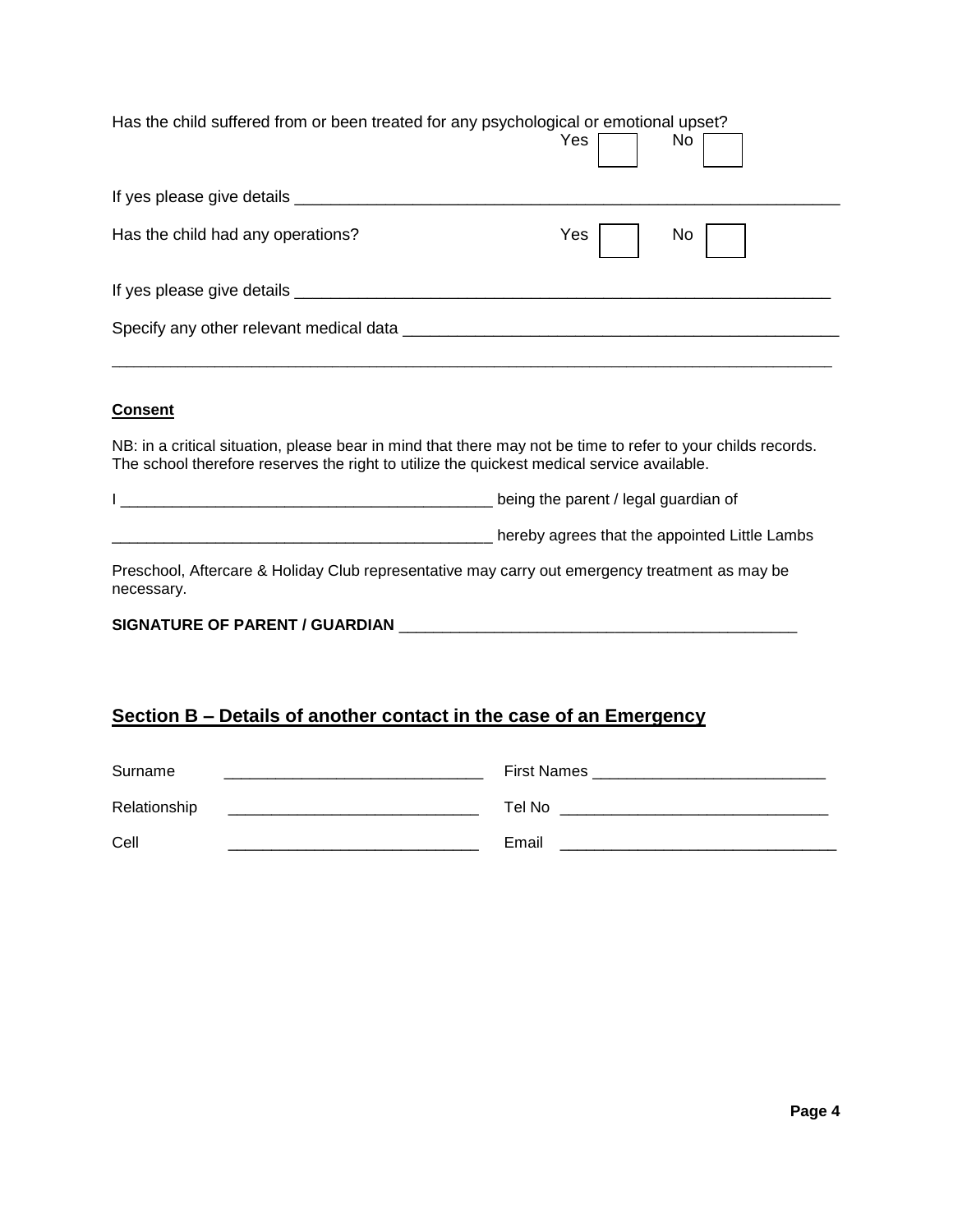## **Section C - Declaration**

We, the undersigned \_\_\_\_\_\_\_\_\_\_\_\_\_\_\_\_\_\_\_\_\_\_\_\_\_\_\_\_\_\_\_\_\_\_\_\_\_\_\_\_\_\_\_\_\_\_\_\_\_\_\_\_\_\_\_\_ hereby certify that the information given by us on this application is complete and accurate. We agree to the conditions as set out below.

We accept that Little Lambs Preschool, Aftercare & Holiday Club is based on Christian Principles and undertake not to undermine this position.

The child's application will be re-considered in the case where relevant, important information, which should be brought to our attention, is withheld during the interview.

### **\*\*NB: the signatures of both parents and or guardians are required below**\*\*

\_\_\_\_\_\_\_\_\_\_\_\_\_\_\_\_\_\_\_\_\_\_\_\_\_\_\_\_\_\_\_\_\_\_ \_\_\_\_\_\_\_\_\_\_\_\_\_\_\_\_\_\_\_\_\_\_\_

**\_\_\_\_\_\_\_\_\_\_\_\_\_\_\_\_\_\_\_\_\_\_\_\_\_\_\_\_\_\_\_\_\_\_ \_\_\_\_\_\_\_\_\_\_\_\_\_\_\_\_\_\_\_\_\_\_\_**

**Signature of Father / Stepfather / Guardian Date**

**Signature of Mother / Stepmother / Guardian Date**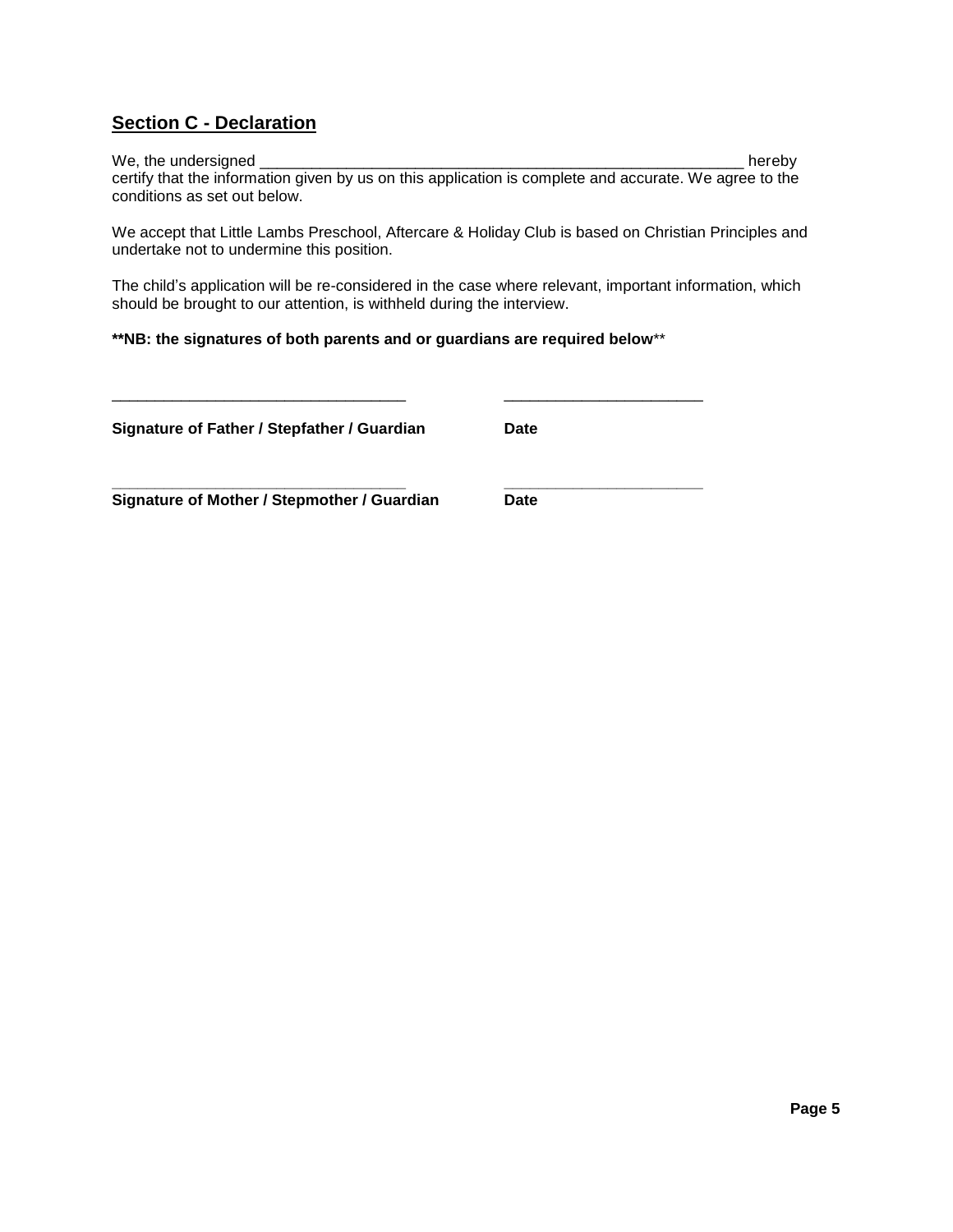**Section D – Details of Account Holder**

| Surname                                           | <u> 1990 - Jan James James James James James James James James James James James James James James James James J</u> |                                   |
|---------------------------------------------------|----------------------------------------------------------------------------------------------------------------------|-----------------------------------|
| <b>Full Names</b>                                 |                                                                                                                      |                                   |
| Designation                                       |                                                                                                                      |                                   |
| <b>ID Number</b>                                  | Employer                                                                                                             |                                   |
| Relationship                                      |                                                                                                                      |                                   |
| Address 1 - Residence                             | Address 2 – Work                                                                                                     | Address 3 - Postal                |
|                                                   |                                                                                                                      |                                   |
|                                                   |                                                                                                                      |                                   |
| Tel _________________________                     | Tel _________________________                                                                                        | Code ____________________________ |
| Email                                             |                                                                                                                      |                                   |
| Parental status (Please TICK correct block below) |                                                                                                                      |                                   |
|                                                   | Child living with parent Childs Legal Guardian Access rights to child                                                | Access rights in emergency only   |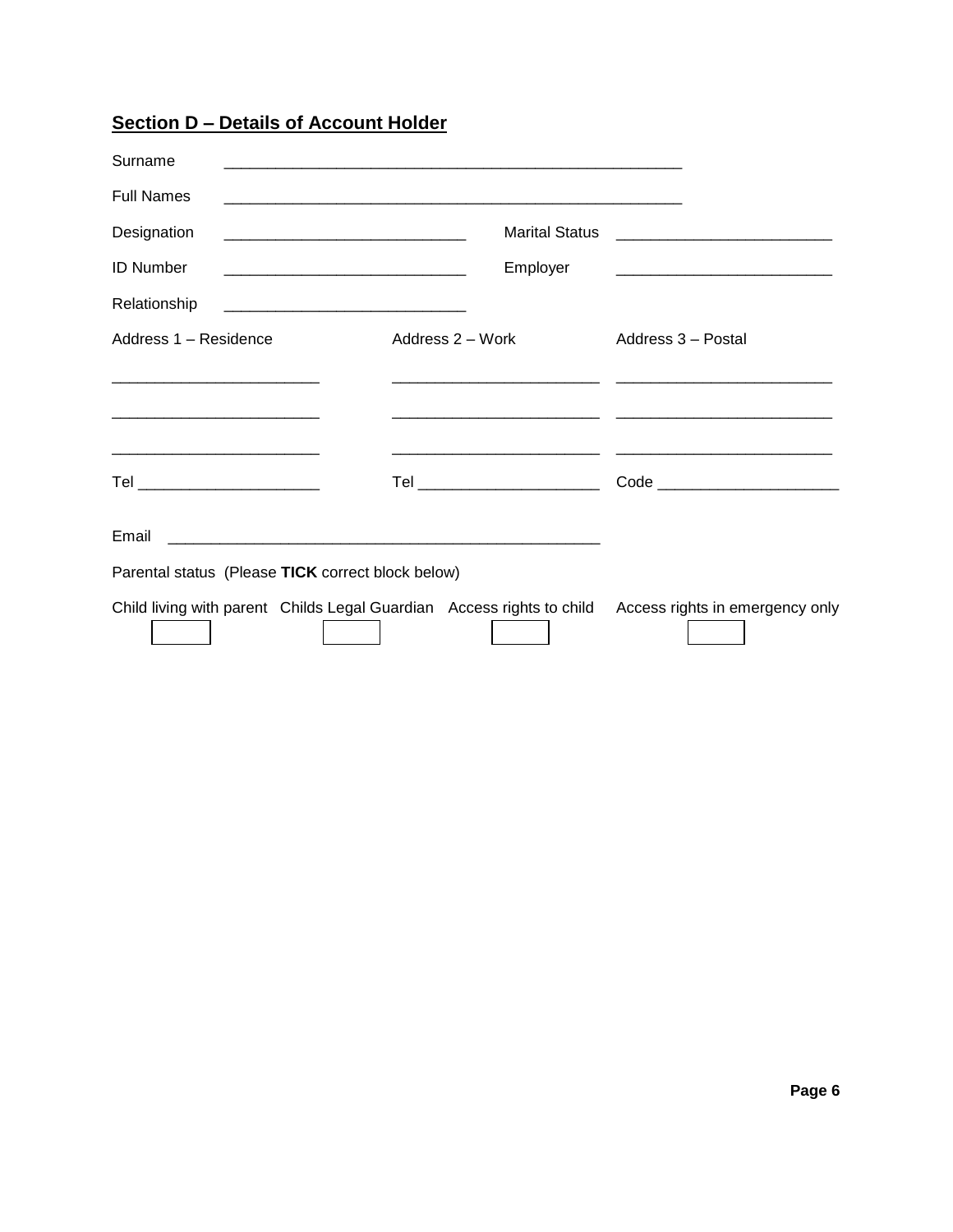# **Section E – Declaration of Account Holder**

I, the undersigned, \_\_\_\_\_\_\_\_\_\_\_\_\_\_\_\_\_\_\_\_\_\_\_\_\_\_\_\_\_\_\_\_\_\_\_\_\_\_\_\_\_\_\_\_\_\_\_\_\_\_\_\_\_\_\_\_\_\_ hereby certify that the information given by me on this application is complete and accurate.

We accept joint and several liability to Little Lambs Preschool for the due and punctual payment of all school fees, enrolment fee (which is non refundable) or any other amounts which may become due and payable to Little Lambs Preschool or in respect of participation in or attendance of any extracurricular activity.

I accept the Financial Terms and Conditions of which I have received a copy.

## **\*\*NB: The signature of the account holder as well as that of the 2nd parent is required\*\***

| <b>Signature of Account holder</b>      | Date |  |
|-----------------------------------------|------|--|
| Signature of 2 <sup>nd</sup> Parent     | Date |  |
| <b>Signature Little Lambs Preschool</b> | Date |  |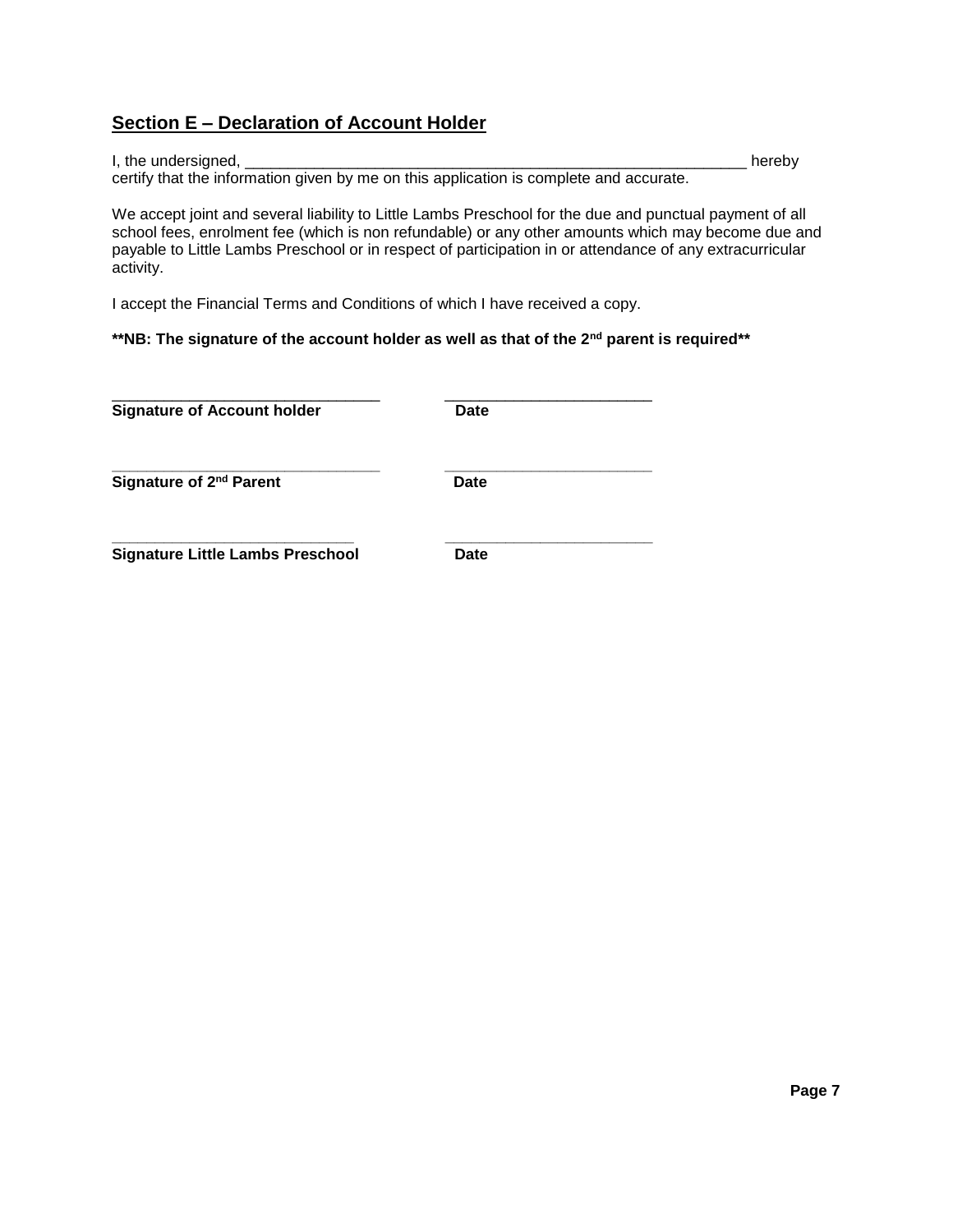## **Section F – Terms and Conditions**

Little Lambs Preschool t/a Little Lambs Preschool, Aftercare & Holiday Club

### **Acceptance of Liability**

- 1. The person/s responsible for the account (hereafter"the responsible person") as set out in the standard Little Lambs Preschool Application for Admission ("the Application Form") herewith assumes liability for the account, alternatively binds himself as co-debtor and surety for payment of all school fees to Little Lambs Preschool ("the school").
- 2. The guardian, as described in the Application Form, binds himself as surety and co-debtor for the payment of all school fees by the responsible person or any other payments that may arise from this agreement.

#### **Terms of Payment**

- 1. It is recorded that school fees are determined at the beginning of the year and responsible persons are informed of the result in writing.
- 2. The responsible person shall immediately inform the school if he has not received an invoice at the start of the year.
- 3. School fees for 12 (twelve) months are payable monthly, quarterly or yearly in advance depending on the fee payment option exercised by the responsible person in the application form.
- 4. Payments are to reach the schools account without any deductions or set off on the 1<sup>st</sup> day of the month, quarter or year depending on fee payment option agreed to.
- 5. Enrollment fees are not refundable if the child leaves the school.
- 6. The school reserves the right to charge interest of 15% (fifteen percent) on all accounts that are in arrears by 30 (thirty) days and longer.
- 7. Payment of monthly school fees is not subject to presentation of a statement. Payments are made in accordance with the applicable fees at the school.

## **Breach of Contract**

- 1. In the event where the undersigned surety, responsible person or guardian commits a breach of contract of any of the terms of this agreement, the school may in its sole direction
	- Refuse the child entry to the schools premises until the breach has been remedied: or
	- Claim damages from the responsible person and / or the sureties and guardian
	- Take whatever legal steps that may be necessary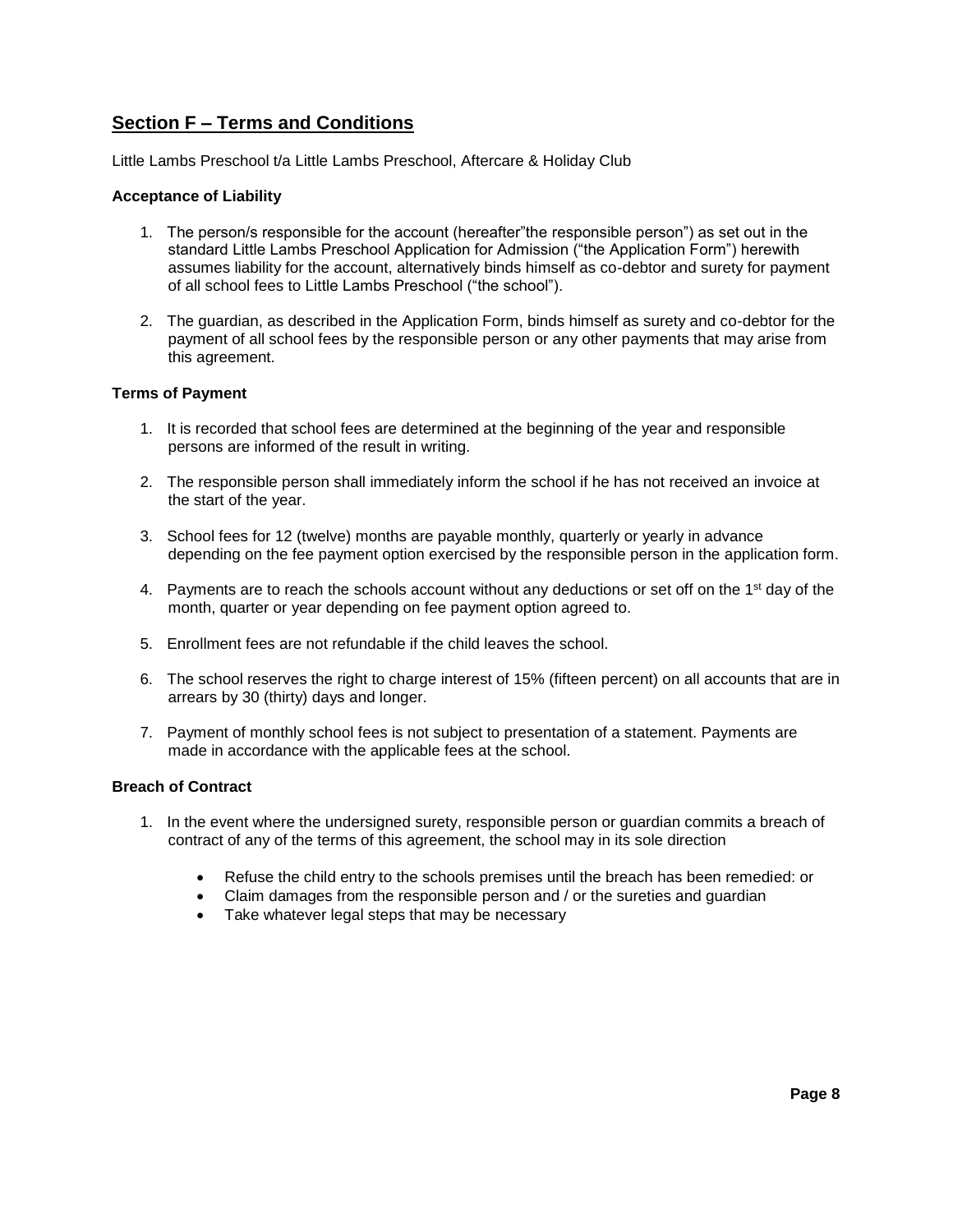#### **General**

This agreement constitutes the whole agreement between the parties relating to the subject matter hereof. No amendment or consensual cancellation of this agreement or any provision or terms thereof or any agreement, bill of exchange or other document issued or executed pursuant to or in terms of this agreement and no settlement of any disputes arising under the agreement and no extension of time, waiver or relaxation or suspension of any of the provisions or terms of this agreement, bill of exchange or other document issued pursuant to or in terms of this agreement shall be binding unless recorded in a written document signed by the parties. Any such extension, waiver or relaxation or suspension which is so given or made shall be directly constructed as relating strictly to the matter in respect whereof it was made given.

### **Jurisdiction**

This agreement is subject to the South African Law.

### **Credit Information**

The responsible person, surety or guardian hereby consents to the disclosure and exchange of personal financial information to a credit bureau or financial institution in accordance with the Credit Act.

### **Domicilium**

The parties choose as their domicilla citandi et executandi the adress set out in the application form.

#### **Legal Fees**

In the event where the school takes legal action against the responsible person, he will be liable for all legal fees on an attorney client scale, collection costs and commission, interest and tracing fees.

### **Cancellation**

- 1. The responsible person undertakes to give 30 (thirty) calendar days written notice of termination of the enrollment of a child whom has not yet started, failing which the liability be incurred for the full amount of the following terms fees.
- 2. Little Lambs Preschool shall be entitled to terminate the enrollment of any child
- 3. In the event of emigration which is a long process, Little Lambs Preschool requires 1 (one) full terms written notice in advance.

#### **NOTE**

Once the Acceptance deposit has been paid, your child's place is reserved. If you wish to give up this place, notice is required by the 1<sup>st</sup> December of the year prior to your child starting school, failing which a terms fees are payable in lieu of notice.

One Terms Notice is required for a withdrawal of a child from the school, failing which a terms fees will become payable in lieu of notice.

\_\_\_\_\_\_\_\_\_\_\_\_\_\_\_\_\_\_\_\_\_\_\_\_\_\_\_\_\_\_\_\_\_\_\_\_ \_\_\_\_\_\_\_\_\_\_\_\_\_\_\_\_\_\_\_\_\_\_\_\_\_\_

**Signature of Account Holder Date**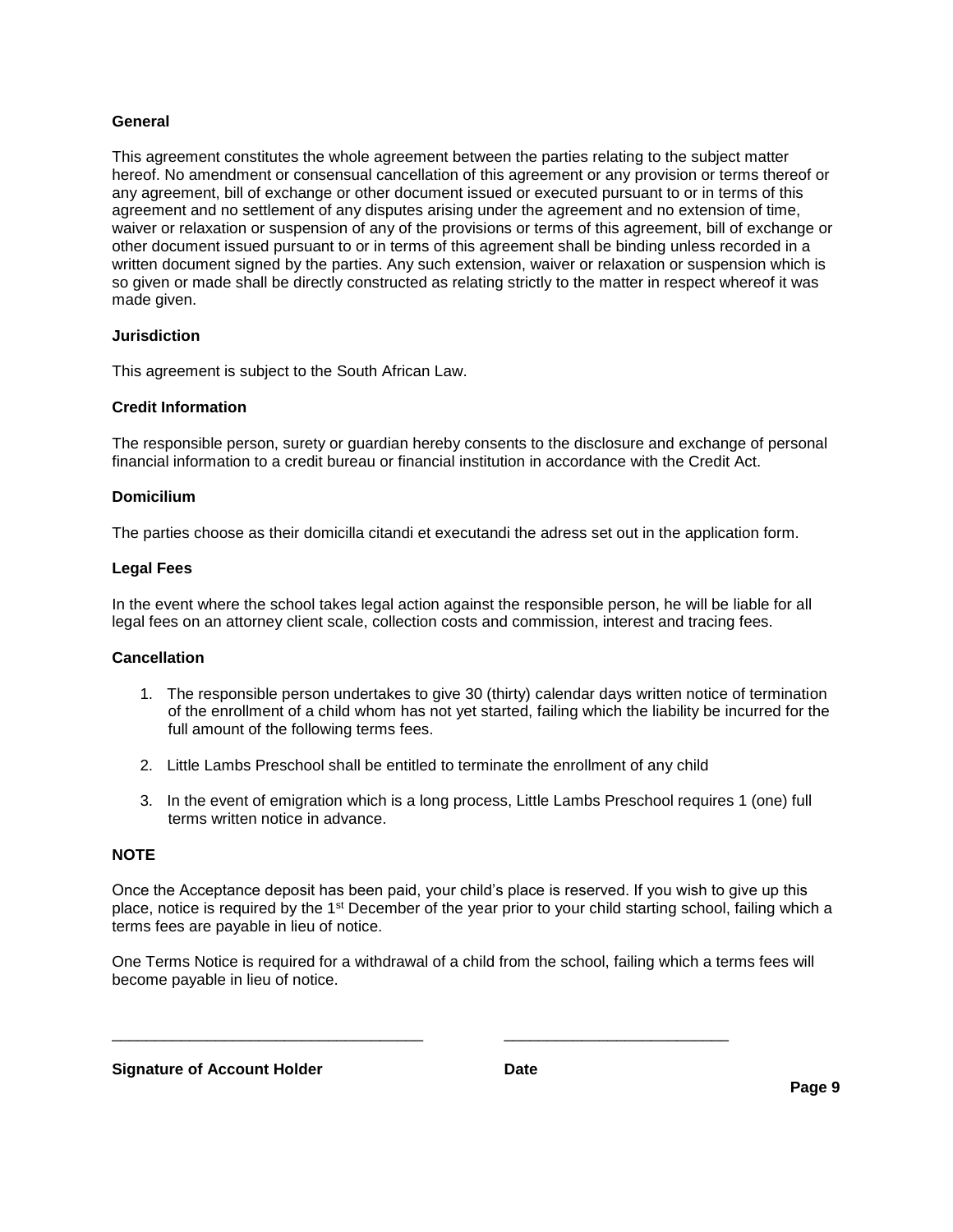## **Section G – General Indemnity**

Little Lambs Preschool t/a Little Lambs Preschool, Aftercare & Holiday Club

The school and the owners undertake to implement reasonable and generally acceptable measures with regard to the safety and well being of all the children, educators and visitors to our school.

Due to the nature of the matter, the owners can however not accept any responsibility for accidents that may take place in the class or on the school terrain.

Each parent is therefore requested to complete this form as proof that you accept the position of the school and the owners as set out above as well as the risks involved therewith.

I, the undersigned:

| Full names |  |  |  |
|------------|--|--|--|
| Address    |  |  |  |

 $\mathsf{Tel}$  . Tel

\_\_\_\_\_\_\_\_\_\_\_\_\_\_\_\_\_\_\_\_\_\_\_\_\_\_\_\_\_\_\_\_\_\_\_\_\_\_\_\_\_\_\_\_\_\_\_\_\_\_\_\_\_\_\_\_\_

\_\_\_\_\_\_\_\_\_\_\_\_\_\_\_\_\_\_\_\_\_\_\_\_\_\_\_\_\_\_\_\_\_\_\_\_\_\_\_\_\_\_\_\_\_\_\_\_\_\_\_\_\_\_\_\_\_

Being the parent or guardian of the under mentioned child / children who is / are enrolled as such and accepted by Little Lambs Preschool subject to the terms set out herein:

Names of Child / children

Indemnify Little Lambs Preschool and the owners for any losses, injuries or damages in general, however it may occur. That I as the parent or guardian of the above child / children may suffer as a result of any occurrence whereby my child may be involved, whether as the causing or suffering party, whilst in any school activity.

| -   | - -- | .   |
|-----|------|-----|
| Sic |      | . . |

Witness 1\_\_\_\_\_\_\_\_\_\_\_\_\_\_\_\_\_\_\_\_\_\_\_\_\_\_\_\_\_\_\_

Witness 2 \_\_\_\_\_\_\_\_\_\_\_\_\_\_\_\_\_\_\_\_\_\_\_\_\_\_\_\_\_\_\_

| <b>Parent / Guardian</b> |  |  |  |
|--------------------------|--|--|--|
|--------------------------|--|--|--|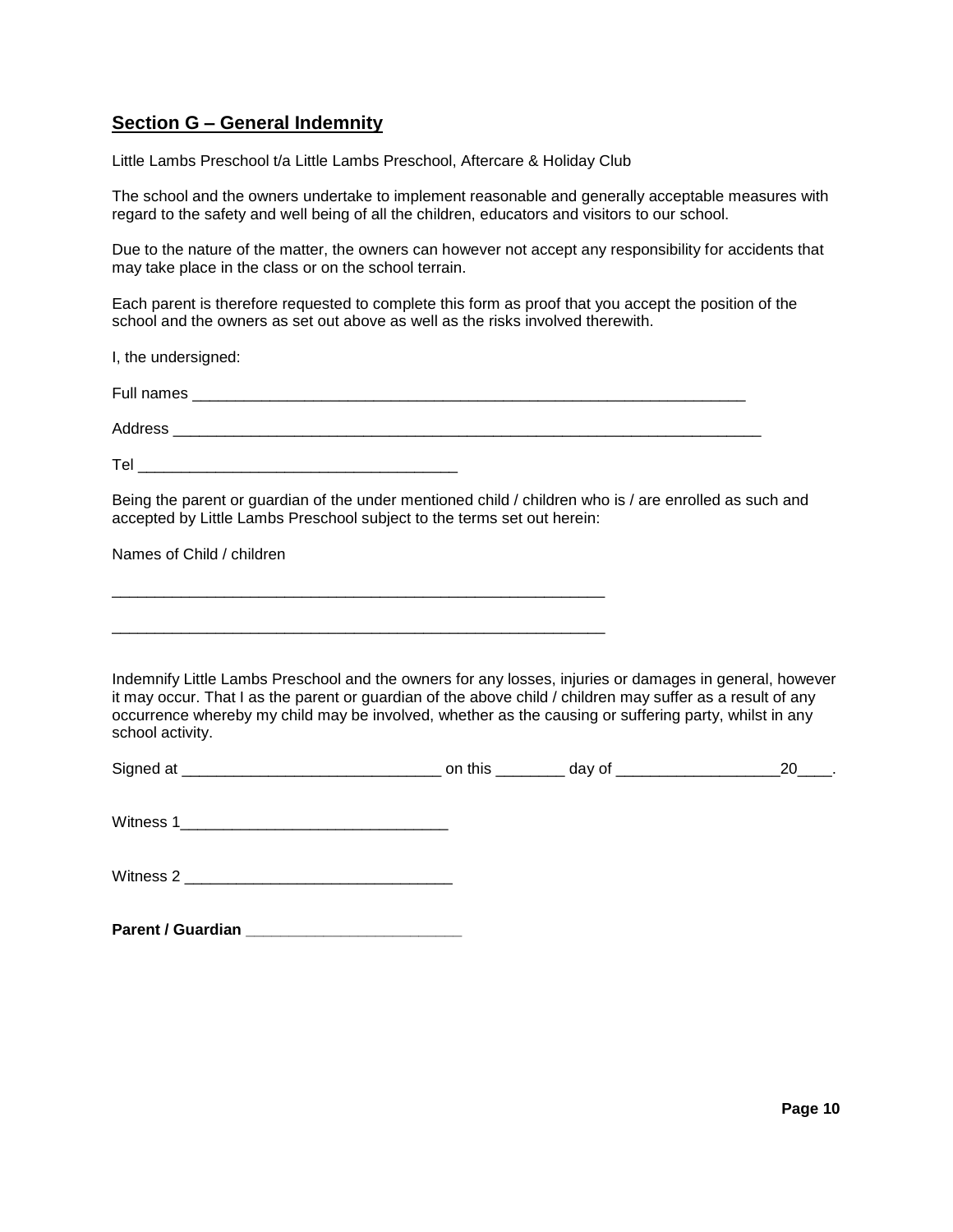## **Payments:**

Accounts will be sent via email towards the end of each month, indicating amount due by the 1<sup>st</sup> of each month.

Our banking details are:

| Bank:                  | <b>ABSA Bank</b>       |
|------------------------|------------------------|
| <b>Account Name:</b>   | Little Lambs Preschool |
| <b>Account Number:</b> | 4080114398             |
| <b>Branch Number:</b>  | <b>Hillcrest</b>       |
| <b>Branch:</b>         | 632005                 |

NB: For EFT payments please add as ref: name of child and account number

#### **Overdue payments:**

Fees are payable in advance on or before the 1<sup>st</sup> day of each month. Fees which are outstanding 30 (thirty) days (ie) (one) month in arrears , will be followed up by a "First" Letter from Little Lambs Preschool, Aftercare & Holiday Club requesting immediate payment of fees. Little Lambs Preschool & Aftercare reserves the right to request the use of debit order facility for future payments going forward. If a "Second" letter requesting payment is sent, notification of your child/ren's termination date from Little Lambs Preschool, Aftercare & Holiday Club will also be included.

#### **Increase in fees:**

Little Lambs Preschool, Aftercare & Holiday Club "Reserves the Right" to increase fees together with the Annual New Admissions Acceptance & Stationery fees. At least 45 (forty five) days' notice will be given.